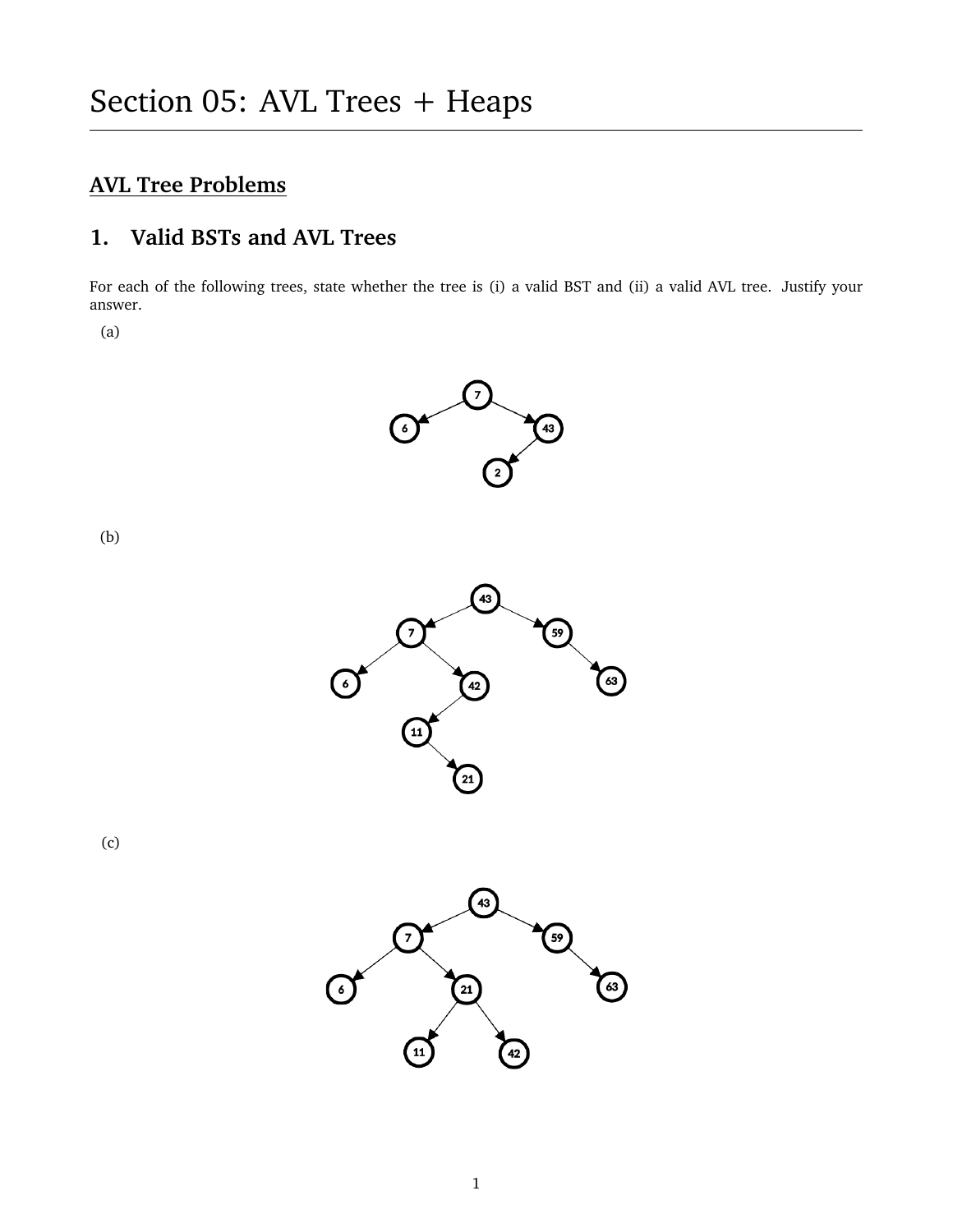## **2. Constructing AVL trees**

Draw an AVL Tree as each of the following keys are added in the order given. Show intermediate steps.

{"penguin", "stork", "cat", "fowl", "moth", "badger", "otter", "shrew", "lion", "raven", "bat"}

(b)

(a)

 $\{6, 43, 7, 42, 59, 63, 11, 21, 56, 54, 27, 20, 36\}$ 

(c)

{"indigo", "fuscia", "pink", "goldenrod", "violet", "khaki", "red", "orange", "maroon", "crimson", "green", "mauve"}

## **3. AVL tree rotations**

Consider this AVL tree:



Give an example of a value you could insert to cause:

(a) A single rotation

(b) A double rotation

(c) No rotation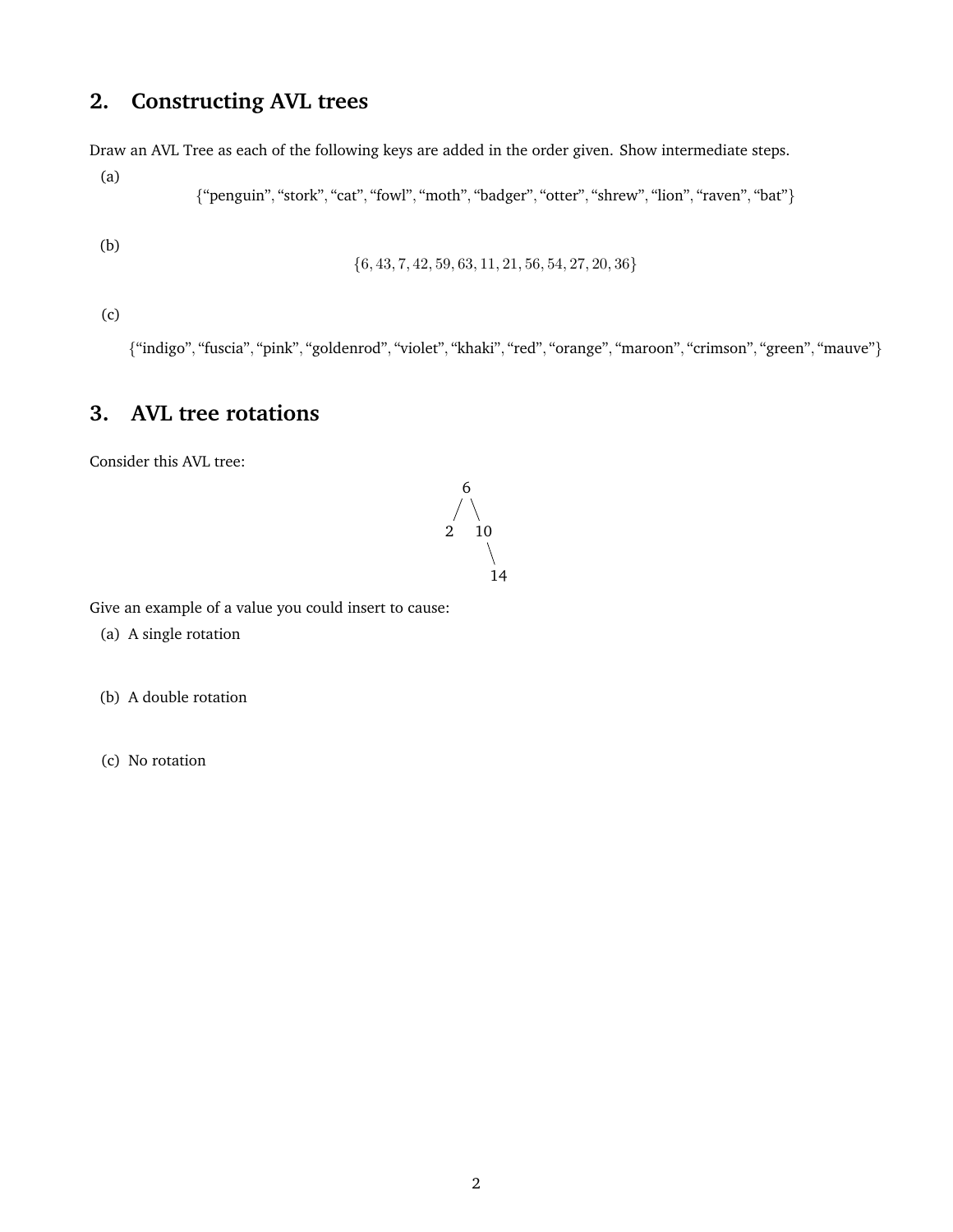#### **4. Inserting keys and computing statistics**

In this problem, we will see how to compute certain statistics of the data, namely, the minimum and the median of a collection of integers stored in an AVL tree. Before we get to that let us recall insertion of keys in an AVL tree. Consider the following AVL tree:



- (a) We now add the keys  $\{21, 14, 20, 19\}$  (in that order). Show where these keys are added to the AVL tree. Show your intermediate steps.
- (b) Recall that if we use an unsorted array to store n integers, it will take us  $O(n)$  runtime in order to compute the minimum element in the array. This can be done by running a loop that scans the array from the first index to the last index, which keeps track of the minimum element that it has seen so far. Now we will see how to compute the minimum element of a set of integers stored in an AVL tree which runs \*much\* faster than the procedure described above.
	- i. Given an AVL tree storing numbers, like the one above, describe a procedure that will return the minimum element stored in the tree.
	- ii. Supposing an AVL tree has n elements, what is the runtime of the above procedure in terms of  $n$ ? How does this runtime compare with the  $O(n)$  runtime of the linear scan of the array?
- (c) In the next few problems, we will see how to compute the median element of the set of elements stored in the AVL tree. The median of a set of n numbers is the element that appears in the  $\lceil n/2 \rceil$ -th position, when this set is written in sorted order. When n is even,  $\lceil n/2 \rceil = n/2$  and when n is odd,  $\lceil n/2 \rceil = (n + 1)/2$ . For example, if the set is  $\{3, 2, 1, 4, 6\}$  then the set in sorted order is  $\{1, 2, 3, 4, 6\}$ , and the median is 3.

If we were to simply store  $n$  integers in an array, one way to compute the median element would be to first sort the array and then look up the element at the  $\lceil n/2 \rceil$ -th position in the sorted array. This procedure has a runtime of  $O(n \log n)$ , even when we use a clever sorting algorithm like Mergesort. We will now see how to compute the median, when the data is stored in a rather modified AVL tree \*much\* faster.

For the time being, assume that we have a modified version of the AVL tree that lets us maintain, not just the key but also the number of elements that occur below the node at which the key is stored plus one (for that node). The use of this will become apparent very soon. As an example, the modified version of the AVL tree above, would like so (the number after the semi-colon in each node accounts for the number of nodes below that node plus one).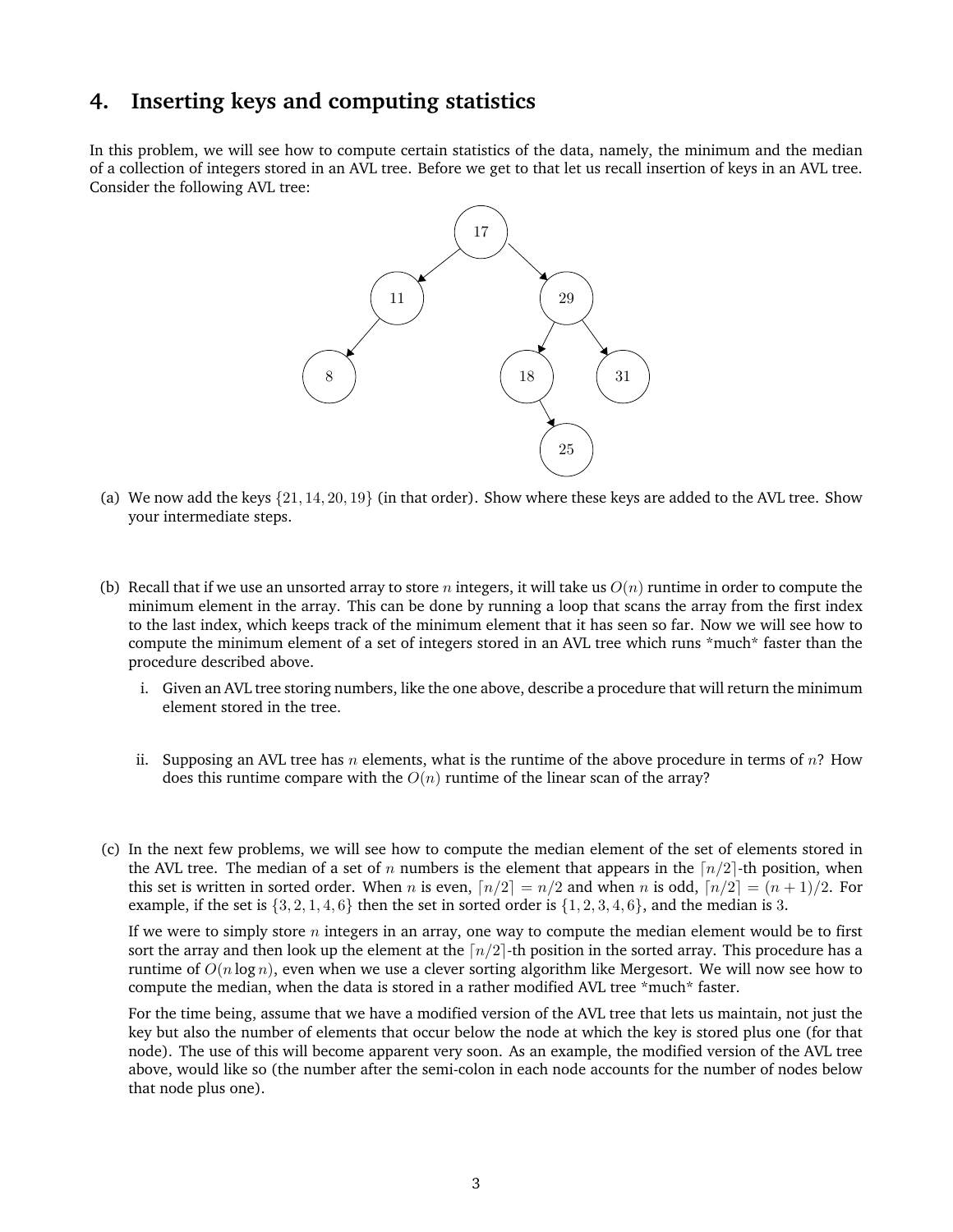

- i. We now again add the keys {21, 14, 20, 19} (in that order) to the modified AVL tree. How does the modified AVL tree look after the insertions are done?
- ii. Given a modified AVL tree, like the one above, describe a procedure that will return the median element stored in the tree. Note that in the modified tree, you can access the number of elements lying below a node in addition to the number stored in that node. Can you use this extra information to find the median more quickly?
- iii. Supposing a modified AVL tree has  $n$  elements, what is the runtime of the above procedure in terms of n? How does this runtime compare with the  $O(n \log n)$  runtime described earlier?
- iv. Bonus: After every insertion, the number of nodes that lie below a given node need not remain the same. For example, after four insertions, the number of nodes below the root increased and the number of nodes below the node where the key "29" was stored, decreased. Describe a procedure that takes as input a modified AVL tree T with n nodes, an integer key k and, returns the modified AVL T', that has the key  $k$  inserted in  $T$ . What is the runtime of this procedure?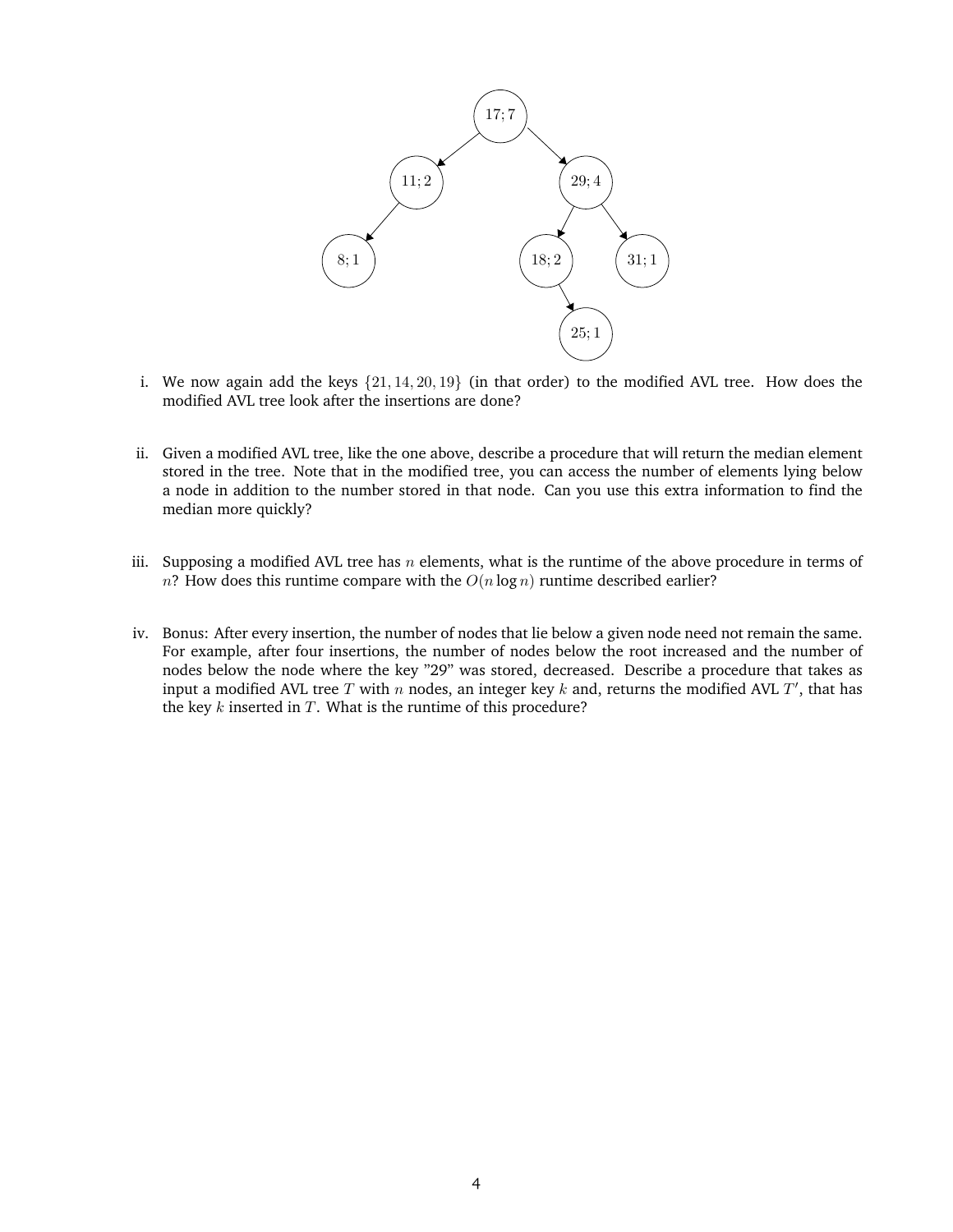#### **5. Big-**O

Write down a tight big- $\mathcal O$  for each of the following. Unless otherwise noted, give a bound in the worst case. (a) Insert and find in a BST.

- (b) Insert and find in an AVL tree.
- (c) Finding the minimum value in an AVL tree containing  $n$  elements.
- (d) Finding the  $k$ -th largest item in an AVL tree containing  $n$  elements.
- (e) Listing elements of an AVL tree in sorted order

## **6. Analyzing dictionaries**

- (a) What are the constraints on the data types you can store in an AVL tree?
- (b) When is using an AVL tree preferred over a hash table?
- (c) When is using a BST preferred over an AVL tree?
- (d) Consider an AVL tree with n nodes and a height of h. Now, consider a single call to get(...). What's the maximum possible number of nodes get(...) ends up visiting? The minimum possible?
- (e) **Challenge Problem:** Consider an AVL tree with n nodes and a height of h. Now, consider a single call to insert(...). What's the maximum possible of nodes insert(...) ends up visiting? The minimum possible? Don't count the new node you create or the nodes visited during rotation(s).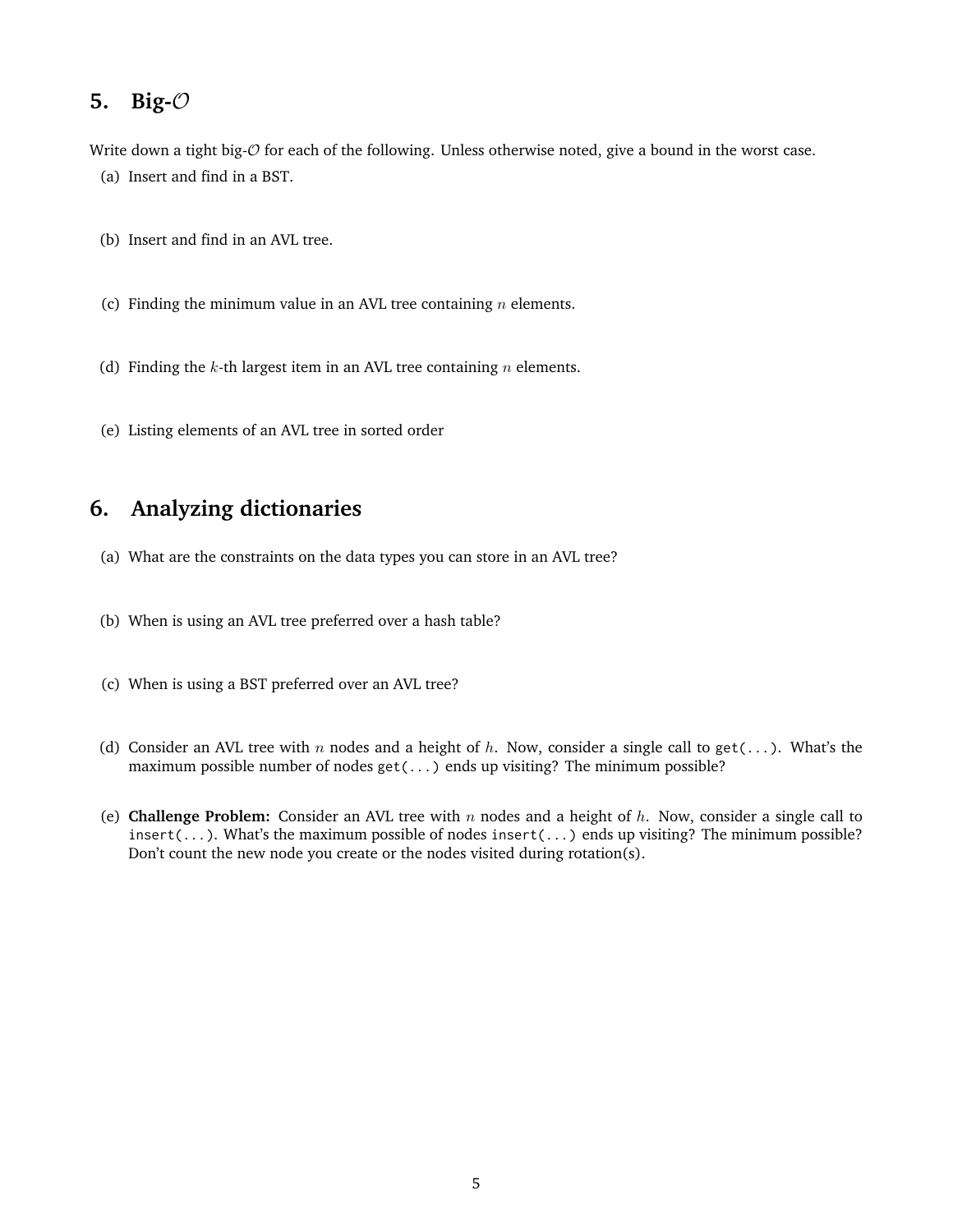#### **Heap Problems**

#### **7. Ternary Heaps**

Consider the following sequence of numbers:

5, 20, 10, 6, 7, 3, 1, 2

- (a) Insert these numbers into a min-heap where each node has up to *three* children, instead of two. (So, instead of inserting into a binary heap, we're inserting into a ternary heap.) Draw out the tree representation of your completed ternary heap.
- (b) Draw out the array representation of the above tree. In your array representation, you should start at index 0 (not index 1).
- (c) Given a node at index  $i$ , write a formula to find the index of the parent.
- (d) Given a node at index *i*, write a formula to find the *j*-th child. Assume that  $0 \le j < 3$ .

#### **8. Heaps – More Basics**

(a) Insert the following sequence of numbers into a *min heap*:

[10, 7, 15, 17, 12, 20, 6, 32]

- (b) Now, insert the same values into a *max heap*.
- (c) Now, insert the same values into a *min heap*, but use Floyd's buildHeap algorithm.
- (d) Insert 1, 0, 1, 1, 0 into a *min heap*.
- (e) Call removeMin on the min heap stored as the following array:  $[2, 5, 7, 8, 10, 9]$

#### **9. Sorting and Reversing (with Heaps)**

- (a) Suppose you have an array representation of a heap. Must the array be sorted?
- (b) Suppose you have a sorted array (in increasing order). Must it be the array representation of a valid minheap?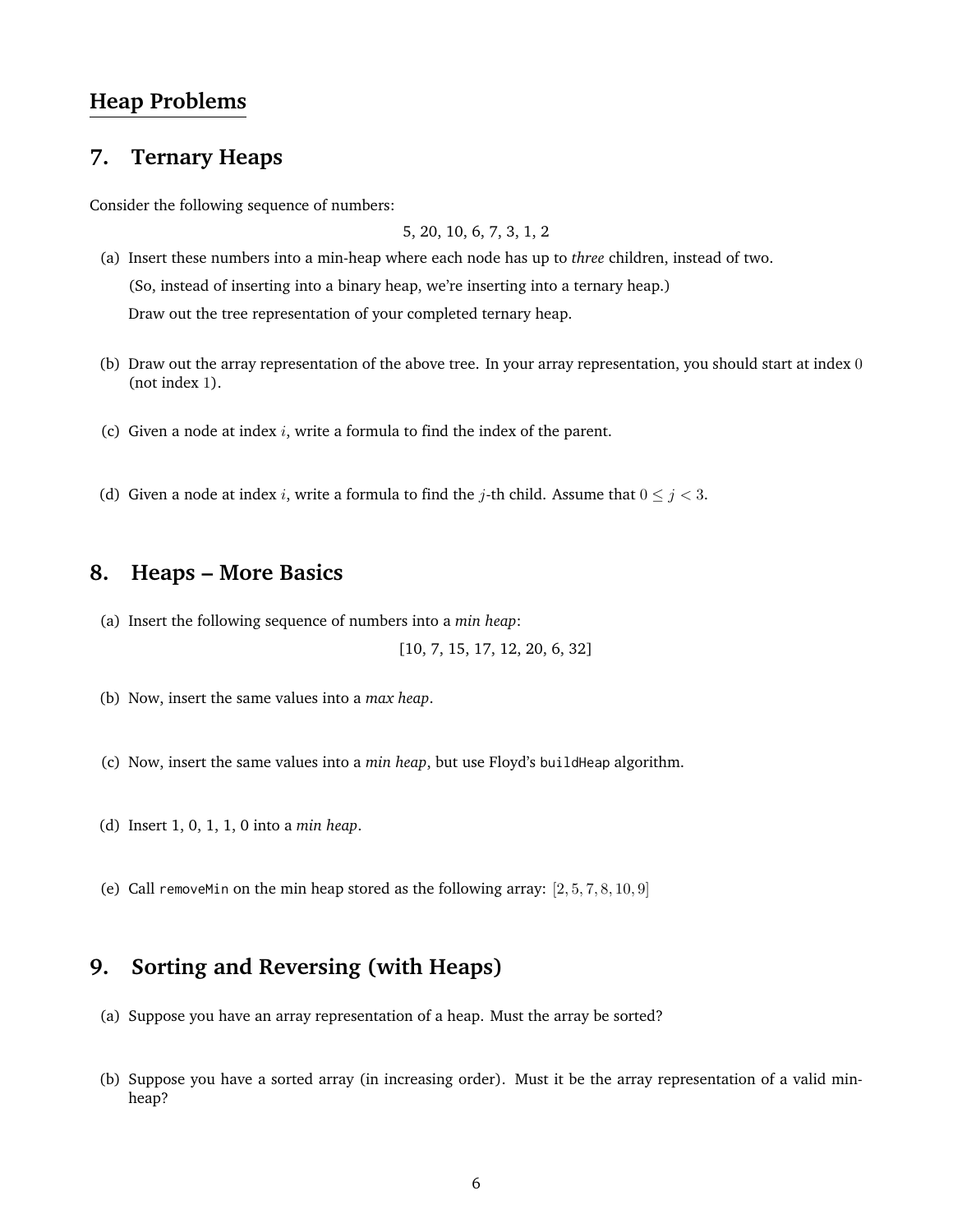- (c) You have an array representation of a min-heap. If you reverse the array, does it become an array representation of a max-heap?
- (d) Describe the most efficient algorithm you can think of to convert the array representation of a min-heap into a max-heap. What is its running time?

## **10. Project Prep: Contains**

You just finished implementing your heap of ints when your boss tells you to add a new method called contains. Your solution should not, in general, examine every element in the heap(do it recursively!)

```
public class DankHeap {
    // NOTE: Data starts at index 0!
    private int[] heapArray;
   private int heapSize;
    // Other heap methods here....
    /**
    * examine whether element k exists in the heap
     * @param int k, the element to find.
     * @return true if found, false otherwise
     */
    public boolean contains(int k) {
        // TODO!
    }
}
```
(a) How efficient do you think you can make this method?

(b) Write code for contains. Remember that heapArray starts at index 0!

#### **11. Challenge: Debugging Heaps of Problems**

For this problem, we will consider a hypothetical hash table that uses linear probing and implements the IDictionary interface. Specifically, we will focus on analyzing and testing one potential implementation of the remove method.

(a) Come up with at least 4 different test cases to test this remove(...) method. For each test case, describe what the expected outcome is (assuming the method is implemented correctly).

Try and construct test cases that check if the remove(...) method is correctly using the key's hash code. (You may assume that you can construct custom key objects that let you customize the behavior of the equals(...) and hashCode() method.)